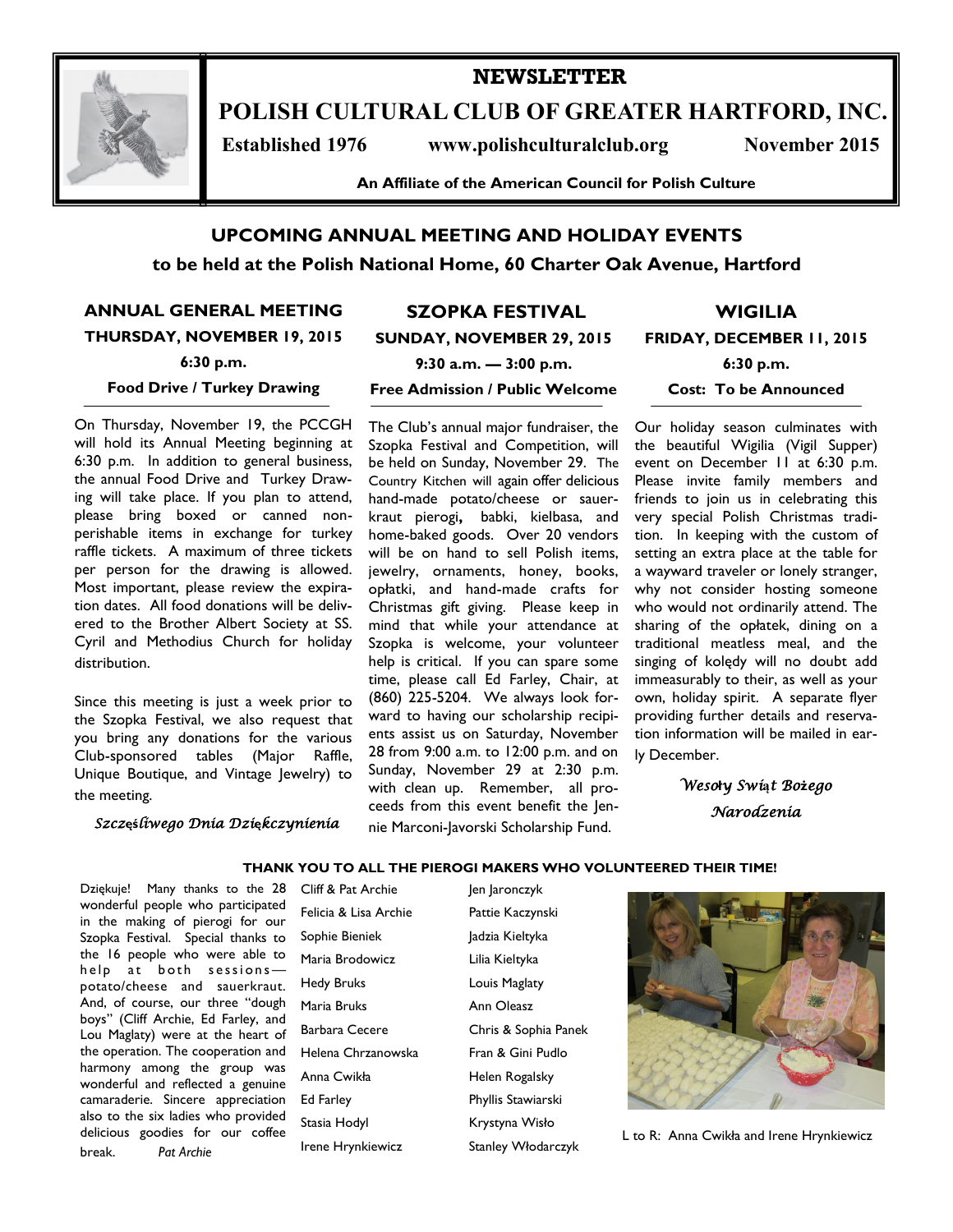

### *Page 2* **NEWSLETTER**

### **CO-PRESIDENT'S MESSAGE**

#### Dear Members:

We are glad to say that we survived the onslaught of activities that filled our calendar in September and October, and now we are preparing to gear up for a super finish to the year with our Annual Szopka Festival and Competition and Wigilia celebration. Our commitments during these past two month included a lecture by Marek Czarnecki on the Polish Folk Art of the Nativity Scene "Krakowska Szopka;" the Pulaski /Kosciuszko Commemoration; the 85th Anniversary of the Polish National Home; the United Polish Societies' "Distinguished Service Award" Banquet; a lecture by Nicholas Pettinico, Jr. on the 40th anniversary of CCSU's Polish Studies Program; and three pierogi-making sessions (including one to assist the Ladies Guild of SS. Cyril and Methodius Church).



Marek Czarnecki, Distinguished Service Award Honoree (center) with his parents, Jadwiga and Bernard Czarnecki, long-time Club members



L to R: Marek Czarnecki, Genevieve Bednarz, Maria Brodowicz, Fran Pudlo (holding Gini Pudlo's icon of St. Nicholas), and Ursula Brodowicz



L to R: Anna-Mae Maglaty, Louis Maglaty, and Nicholas Pettinico, Jr. (CCSU Foundation Assistant Treasurer) who spoke on the 40th Anniversary of the Polish American Studies Program at CCSU. Ann Oleasz and Jen Jaronczyk are in the background.



**We wish you every blessing for Christmas and the New Year.**  *Wszystkiego najlepszego z okazji Świąt Bożego Narodzenia I Nowego Roku.*

Pattie Kaczynski and Fran Pudlo, Co-Presidents

#### **SZOPKA FESTIVAL**

#### **Edward Farley, Chair — (860) 225-5204**

Our annual Szopka Festival at the Polish National Home is just a few weeks away. This is a large undertaking for the Club, and once again we are requesting that members and friends kindly devote some time to help us prepare during the weekend of November 28 and November 29. The following is a list of volunteer opportunities.

**Saturday, November 28 from 9:00 a.m. to 12:00 p.m.** Help with covering and decorating the tables, transporting materials to the Ballroom, setting up individual Club tables, and general decorating. Please bring scissors and scotch tape.

#### **Sunday, November 29—Early Morning/Late Afternoon**

8:00 a.m.—9:30 a.m. Help vendors transport their merchandise.

2:30 p.m.—4:00 p.m. Help with "take down" and clean up.

#### **Sunday, November 29 — Baked Goods Needed for Country Kitchen and "Kawiarnia" Coffee Bar**

Homemade breads, cakes, pies, cookies, and Polish delicacies.

**Pastries must be delivered before 10:00 a.m. on Sunday. Please indicate on the label whether an item contains nuts or peanut butter, and do not use toothpicks.**

| <b>Club Table Donations Requested</b>       |  |
|---------------------------------------------|--|
| Please bring items to the Annual Meeting on |  |
| Thursday, November 19, if possible,         |  |
| or on Saturday, November 28 before noon.    |  |

**Raffle Table:** Gifts and Gift Certificates (minimum value of \$20.00). Please put your name on the

item along with any relevant information.

**Unique Boutique:** Gifts received but never used

**Vintage Jewelry:** Jewelry of all varieties

*Members who cannot contribute to any of the above are invited to send a monetary donation to:* 

#### *PCCGH, P.O. Box 380699, East Hartford, CT 06138*

| <b>NEWSLETTER STAFF</b>  |                         |                                     |  |  |
|--------------------------|-------------------------|-------------------------------------|--|--|
| l Editor:                | <b>Frances Pudlo</b>    | (francespudlo@att.net)              |  |  |
| <b>Assistant Editor:</b> | <b>Anna-Mae Maglaty</b> |                                     |  |  |
| Staff:                   |                         | Carol Bogon Phelan, Nancy Yiznitsky |  |  |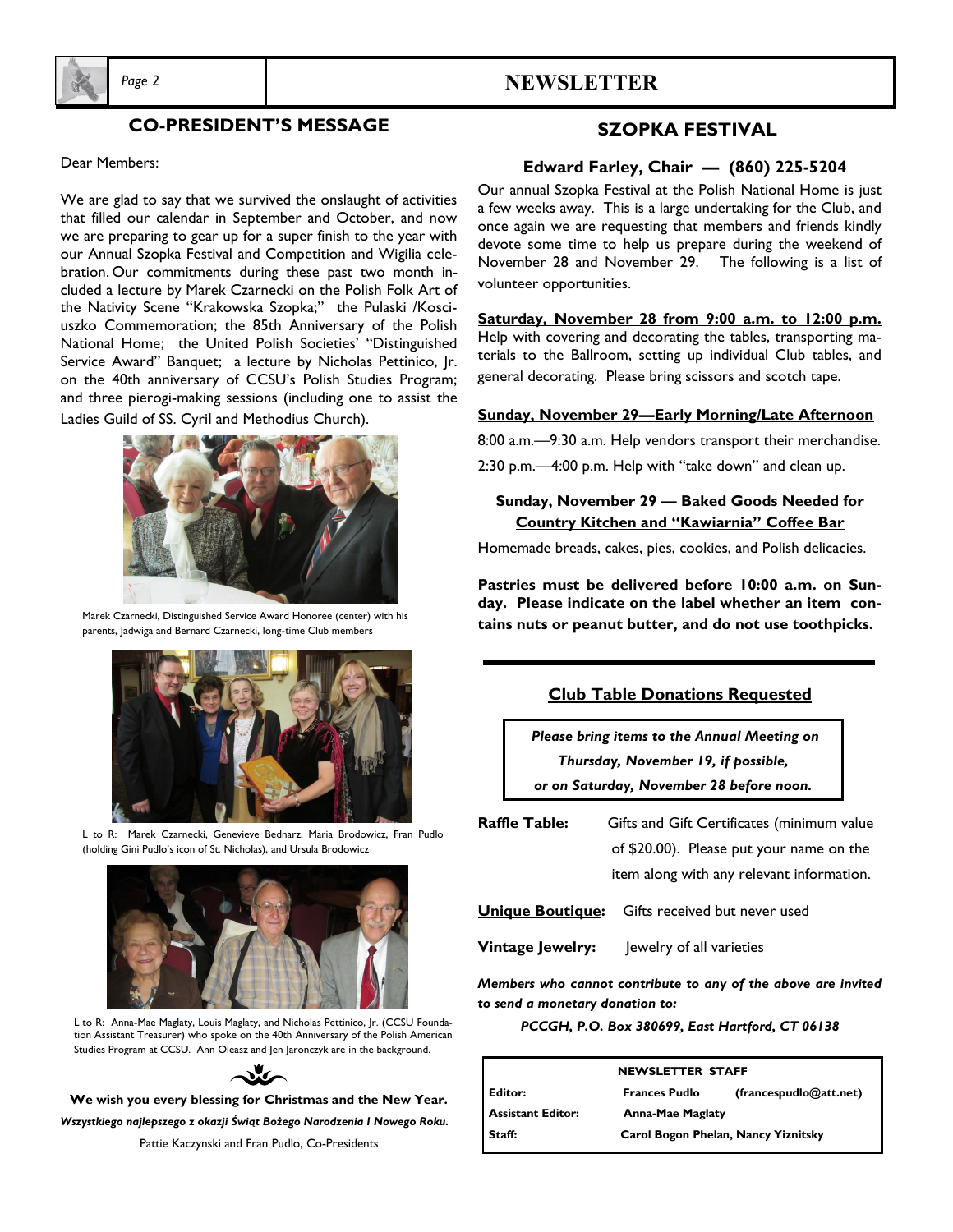### **Polish Cultural Club of Greater Hartford, Inc.**

### **DID YOU KNOW . . . Polish Cryptographers helped to break the Nazi Enigma Code?**

This year audiences have flocked to see the Oscar-winning film, "The Imitation Game" in which actor Benedict Cumberbatch plays the cryptologist Alan Turing, the man who broke the Nazi Enigma Code.

As background, the Nazi German military used Enigma machines to encode their orders and top-secret information. The code would change daily and was widely considered to be unbreakable. Turing and his team at the top-secret site of Bletchley Park in England, however, cracked the code and were instrumental in bringing about the ultimate defeat of the Germans.

Few people are aware that Turing's work was based on crucial breakthroughs made by Polish cryptologists who had broken an early version of

the Enigma Code years before. In September 1932, the Polish Cipher Bureau invited three mathematics students from Adam Mickiewicz University in Poznań — Marian Rejewski, Henryk Zygalski, and Jerzy Różycki — to train as cryptographers in Warsaw. Using manuals captured by French spies. Rejewski had figured out the basics of the Enigma machines by December 1932 and constructed replicas to read the German military's encrypted messages. As the Germans updated the Enigma technology, the Poles had to race to keep up, using newly-developed technology, such as Rejewski's famous "cryptologic bomb," a machine able to test all the possible permutations of the Enigma codes in a few hours.



Code. By laying specially perforated sheets on top of one another, it was possible to determine the Enigma machine's daily encryption "key." The perforations (hand-cut holes measuring  $5 \times 5$  mm) corresponded to letters of the alphabet as well as to possible starting positions on an Enigma machine. The decoding equipment consisted of sheets of 26 x 26 holes and a light table. More than a thousand holes were cut in each sheet. Placing combinations of sheets on the light table aided in finding the encryption key and, as a result, deciphering the entire message.

When war came in 1939, the Polish General Staff passed their code-breaking technology, and some replica Enigma machines, to their allies in the United Kingdom and France. Meanwhile, the Polish Cipher Bureau team fled to France. They continued their research outside Paris, communicating with Bletchley Park by telegraph and even hosting Alan Turing in 1940. On January 17, 1940, the Poles cracked the first wartime Engima communique. By 1940, German changes to the Enigma machines had made the Poles' technology obsolete, but the team had identified a series of operators' errors that could still be used to crack the codes. This information was greatly expanded on by British and American cryptologists and was critical in ongoing efforts to break the codes.

Różycki was killed in a shipwreck in 1942. In 1943, Rejewski and Zygalski made their way to the UK, but for security reasons were banned from working in Bletchley Park. They enlisted in the Polish Army and continued their work there. Zygalski remained in the UK after the war and lived there until his death in 1978. Rejewski returned to Poland and spent years raising awareness about the Polish cryptographers' work. He died in 1980.

The Polish team's contribution to the Enigma code-breaking effort was long unacknowledged, but today their work is increasingly receiving attention and respect. In 2000, Polish President Aleksander Kwaśniewski posthumously awarded Poland's highest civilian decoration, the Grand Cross of the Order of Polonia Restituta, to Rejewski and Zygalski. Rejewski has also received posthumous awards from the United States and United Kingdom. Today, a monument to the three men stands outside the castle in Poznań, the city where their journey began. We can only hope that awareness of the accomplishments of these three Polish code-breakers and their important work in supporting the Allied war effort will continue to receive the recognition it deserves.

Source: Polish Cultural Institute—New York, Fall/Winter 2015, a diplomatic mission to the United States serving under the Ministry of Foreign Affairs of the Republic of Poland established in 2000.

Sympathy and prayers go out to the following members who have recently suffered losses.

**Christine Kaplita** on the loss of her husband,

**Edward Kaplita**.

**Henry Fedina** on the loss of his wife, Carole Ann Fedina. Carole was also the sister-in-law of **Anna-Mae and Lou Maglaty.** Notice and Lou Maglaty.



### **CONDOLENCES CONGRATULATIONS**

Congratulations to **Sophia LaPenna**  and Thomas Heslin, grandson of **Mary Heslin,** who celebrated their marriage on September 5, 2015. Sophia is the daughter of **Janice and Lou LaPenna.**





her 90th birthday on October 10, 2015.